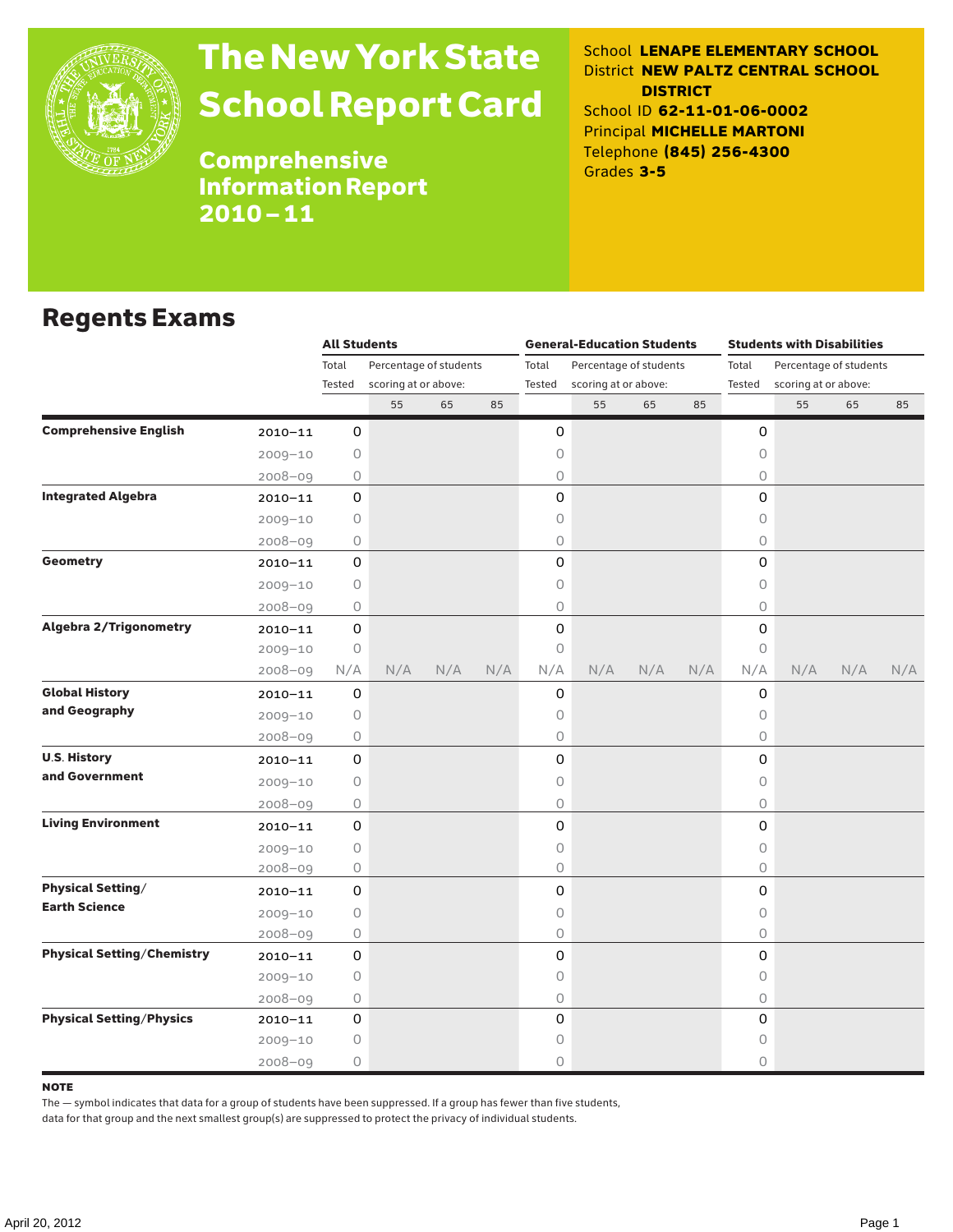School ID **62-11-01-06-0002**

## New York State English as a Second Language Achievement Test (NYSESLAT)

|                                                     |             |                | <b>All Students</b>               |                     |                          |                          |                | <b>General-Education Students</b> |                                   | <b>Students with Disabilities</b> |                                      |                |                          |                                   |  |       |  |
|-----------------------------------------------------|-------------|----------------|-----------------------------------|---------------------|--------------------------|--------------------------|----------------|-----------------------------------|-----------------------------------|-----------------------------------|--------------------------------------|----------------|--------------------------|-----------------------------------|--|-------|--|
|                                                     |             | Total          | Percent of students scoring       |                     |                          |                          |                |                                   | Percent of students scoring       |                                   | Percent of students scoring<br>Total |                |                          |                                   |  |       |  |
|                                                     |             |                | Tested in each performance level: |                     |                          |                          |                |                                   | Tested in each performance level: |                                   |                                      |                |                          | Tested in each performance level: |  |       |  |
|                                                     |             |                |                                   | Begin. Interm. Adv. |                          | Prof.                    |                |                                   | Begin. Interm. Adv.               |                                   | Prof.                                |                |                          | Begin. Interm. Adv.               |  | Prof. |  |
| <b>Listening</b>                                    | $2010 - 11$ | 0              |                                   |                     |                          |                          | 0              |                                   |                                   |                                   |                                      | 0              |                          |                                   |  |       |  |
| and Speaking<br>$(Grades K-1)$                      | $2009 - 10$ | $\mathsf O$    |                                   |                     |                          |                          | $\circ$        |                                   |                                   |                                   |                                      | $\circ$        |                          |                                   |  |       |  |
|                                                     | $2008 - 09$ | $\bigcirc$     |                                   |                     |                          |                          | $\mathsf O$    |                                   |                                   |                                   |                                      | 0              |                          |                                   |  |       |  |
| <b>Reading</b><br>and Writing<br>$(Grades K-1)$     | $2010 - 11$ | 0              |                                   |                     |                          |                          | $\mathbf 0$    |                                   |                                   |                                   |                                      | $\mathbf 0$    |                          |                                   |  |       |  |
|                                                     | $2009 - 10$ | 0              |                                   |                     |                          |                          | 0              |                                   |                                   |                                   |                                      | $\Omega$       |                          |                                   |  |       |  |
|                                                     | $2008 - 09$ | 0              |                                   |                     |                          |                          | $\mathsf O$    |                                   |                                   |                                   |                                      | 0              |                          |                                   |  |       |  |
| <b>Listening</b>                                    | $2010 - 11$ | 9              | 0%                                | 0%                  | 22%                      | 78%                      | 7              |                                   |                                   |                                   |                                      | 2              |                          |                                   |  |       |  |
| and Speaking                                        | $2009 - 10$ | 6              | 17%                               | $0\%$               | $0\%$                    | 83%                      | $\overline{4}$ |                                   |                                   |                                   |                                      | $\overline{2}$ |                          |                                   |  |       |  |
| $(Grades 2-4)$                                      | $2008 - 09$ | 13             | $0\%$                             | $0\%$               | 38%                      | 62%                      | 11             |                                   |                                   | $\overline{\phantom{0}}$          | $\overline{\phantom{0}}$             | 2              | $\overline{\phantom{0}}$ |                                   |  |       |  |
| <b>Reading</b><br>and Writing<br>$(Grades 2-4)$     | $2010 - 11$ | 9              | 0%                                | 22%                 | 67%                      | 11%                      | $\overline{1}$ |                                   |                                   |                                   | $\overline{\phantom{0}}$             | 2              | $\overline{\phantom{0}}$ |                                   |  |       |  |
|                                                     | $2009 - 10$ | 6              | 17%                               | 33%                 | 33%                      | 17%                      | $\overline{4}$ |                                   |                                   |                                   | $\overline{\phantom{0}}$             | $\overline{2}$ |                          |                                   |  |       |  |
|                                                     | $2008 - 09$ | 13             | 8%                                | 23%                 | 38%                      | 31%                      | 11             | $\qquad \qquad$                   |                                   |                                   |                                      | 2              |                          |                                   |  |       |  |
| <b>Listening</b><br>and Speaking<br>$(Grades 5-6)$  | $2010 - 11$ | 2              |                                   |                     |                          | $\overline{\phantom{0}}$ | $\mathbf{1}$   |                                   |                                   |                                   | $\overline{\phantom{0}}$             | $\mathbf{1}$   | $\overline{\phantom{0}}$ |                                   |  |       |  |
|                                                     | $2009 - 10$ | 5              | $0\%$                             | 20%                 | 0%                       | 80%                      | 4              |                                   |                                   |                                   | $\qquad \qquad -$                    | 1              |                          |                                   |  |       |  |
|                                                     | $2008 - 09$ | $\overline{2}$ |                                   |                     |                          |                          | 2              |                                   |                                   |                                   | $\overline{\phantom{0}}$             | 0              |                          |                                   |  |       |  |
| <b>Reading</b><br>and Writing<br>$(Grades 5-6)$     | $2010 - 11$ | $\overline{c}$ | $\qquad \qquad -$                 |                     | $\overline{\phantom{0}}$ | $\overline{\phantom{0}}$ | $\mathbf{1}$   |                                   |                                   |                                   | $\overline{\phantom{0}}$             | $\mathbf{1}$   |                          |                                   |  |       |  |
|                                                     | $2009 - 10$ | 5              | $0\%$                             | 0%                  | 80%                      | 20%                      | 4              |                                   |                                   |                                   |                                      | 1              |                          |                                   |  |       |  |
|                                                     | $2008 - 09$ | $\mathbf 1$    | $\overline{\phantom{0}}$          |                     |                          |                          | 1              |                                   |                                   |                                   |                                      | 0              |                          |                                   |  |       |  |
| <b>Listening</b><br>and Speaking<br>$(Grades 7-8)$  | $2010 - 11$ | 0              |                                   |                     |                          |                          | 0              |                                   |                                   |                                   |                                      | 0              |                          |                                   |  |       |  |
|                                                     | $2009 - 10$ | $\mathsf O$    |                                   |                     |                          |                          | $\circ$        |                                   |                                   |                                   |                                      | $\circ$        |                          |                                   |  |       |  |
|                                                     | $2008 - 09$ | $\circ$        |                                   |                     |                          |                          | $\circ$        |                                   |                                   |                                   |                                      | 0              |                          |                                   |  |       |  |
| <b>Reading</b><br>and Writing<br>$(Grades 7-8)$     | $2010 - 11$ | 0              |                                   |                     |                          |                          | $\mathbf 0$    |                                   |                                   |                                   |                                      | 0              |                          |                                   |  |       |  |
|                                                     | $2009 - 10$ | 0              |                                   |                     |                          |                          | $\circ$        |                                   |                                   |                                   |                                      | 0              |                          |                                   |  |       |  |
|                                                     | $2008 - 09$ | $\bigcirc$     |                                   |                     |                          |                          | $\mathsf O$    |                                   |                                   |                                   |                                      | 0              |                          |                                   |  |       |  |
| <b>Listening</b><br>and Speaking<br>$(Grades 9-12)$ | $2010 - 11$ | 0              |                                   |                     |                          |                          | $\mathbf 0$    |                                   |                                   |                                   |                                      | 0              |                          |                                   |  |       |  |
|                                                     | $2009 - 10$ | $\mathsf O$    |                                   |                     |                          |                          | $\circ$        |                                   |                                   |                                   |                                      | $\circ$        |                          |                                   |  |       |  |
|                                                     | $2008 - 09$ | $\circ$        |                                   |                     |                          |                          | $\circ$        |                                   |                                   |                                   |                                      | 0              |                          |                                   |  |       |  |
| <b>Reading</b><br>and Writing<br>$(Grades 9-12)$    | $2010 - 11$ | 0              |                                   |                     |                          |                          | 0              |                                   |                                   |                                   |                                      | 0              |                          |                                   |  |       |  |
|                                                     | $2009 - 10$ | 0              |                                   |                     |                          |                          | 0              |                                   |                                   |                                   |                                      | $\circ$        |                          |                                   |  |       |  |
|                                                     | $2008 - 09$ | $\bigcirc$     |                                   |                     |                          |                          | 0              |                                   |                                   |                                   |                                      | 0              |                          |                                   |  |       |  |

#### note

The — symbol indicates that data for a group of students have been suppressed. If a group has fewer than five students,

data for that group and the next smallest group(s) are suppressed to protect the privacy of individual students.